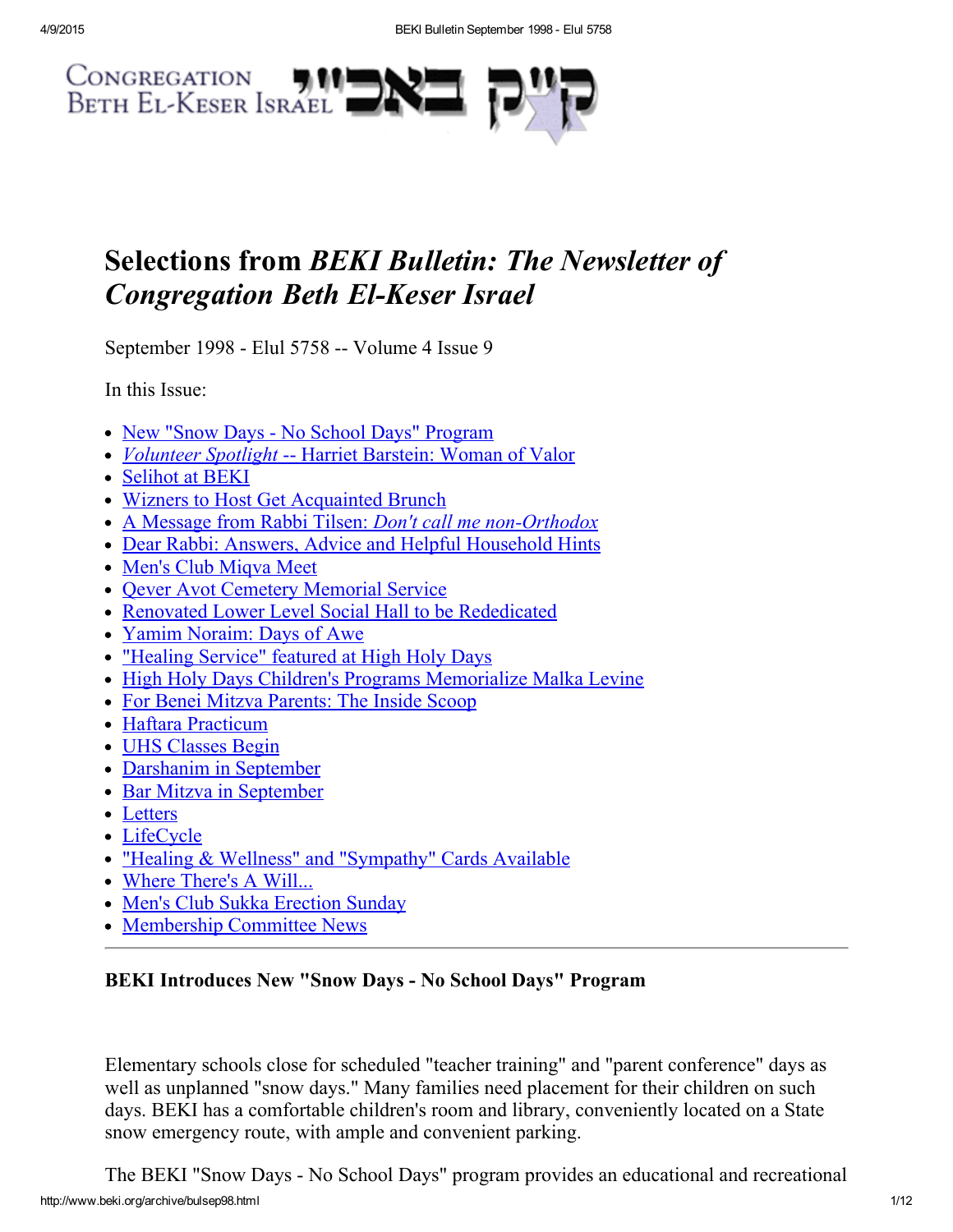Judaic activity day on scheduled school-closed days when businesses are normally open, and on unplanned "snow days" for the New Haven Public Schools or Ezra [Academy.](http://www.uscj.org/ssds/ezra) Space is limited. The Program will be held regardless of weather conditions. The Program does not guarantee that streets, sidewalks or the BEKI driveway will be passable. Only the parents determine whether they can safely transport their children to and from the program in inclement weather.

The "Snow Days - No School Days" program will use the Claire Goodwin Youth Room and BEKI's Rosenkrantz Library. Participants bring their own dairy lunch. Snacks are provided. Activities are lead by Anne Johnston, a Jewish educator, as well as others under her supervision.

Scheduled days of operation include Monday 2 November 1998 12:00 to 5:00p (Ezra PT Conference); Tuesday 3 November 1998 8:00p to 3:00p (Ezra TIS Day); Wednesday 11 November 1998 12:00 to 5:00p (Ezra PT Conference); Monday 18 January 1999 8:00a to 3:00p (MLK Day; Ezra TIS Day); Monday 19 April 1999 12:00 to 5:00p (Ezra PT Conference); Tuesday 27 April 1999 12:00 to 5:00p (Ezra PT Conference); and Thursday 17 June 1999 12:00 to 5:00p (Ezra Early Dismissal). Additional days will be added to accommodate the New Haven Public Schools "no school" days as well. And, the program will be available when school is canceled due to inclement weather. Parents will have a "hot line" phone number, 389-2108 ext. 33, for last-minute information on program plans.

The participation fee is \$20 per day or part thereof per child; or \$140 for all seven of the days listed above plus the first "snow day" when paid in advance. Pre-payment reserves a space; otherwise, spaces are available on a first-come-first-served basis. Payment is required before service. Reservations are non-transferable (except between siblings). A pre-payment of \$20 reserves a space for the first New Haven or Ezra "Snow Day." For more information or to register call the BEKI office at 389-2108 ext. 14.

# <span id="page-1-0"></span>Volunteer Spotlight -- Harriet Barstein: Woman of Valor

by Carole Bass

"I grew up in Sisterhood," Harriet Barstein (pictured at right) says by way of introduction. As a child in Auburn, Maine, she attended many a Sisterhood meeting -- "dragged along" by her mother, who was active in the local shul. "My mother's friend was the secretary, and I would sit with her when I was about 6 years old. She'd give me my own pad and pencil," and young Harriet would take her own "minutes."

She hasn't abandoned her devotion to Sisterhood. After moving to Connecticut 42 years ago, Harriet joined what was then Beth El. The Sisterhood was relatively inactive at the time, she recalls. But when a dedicated group of women revitalized it, Harriet was there.

She's still there. That dedication across the decades earned

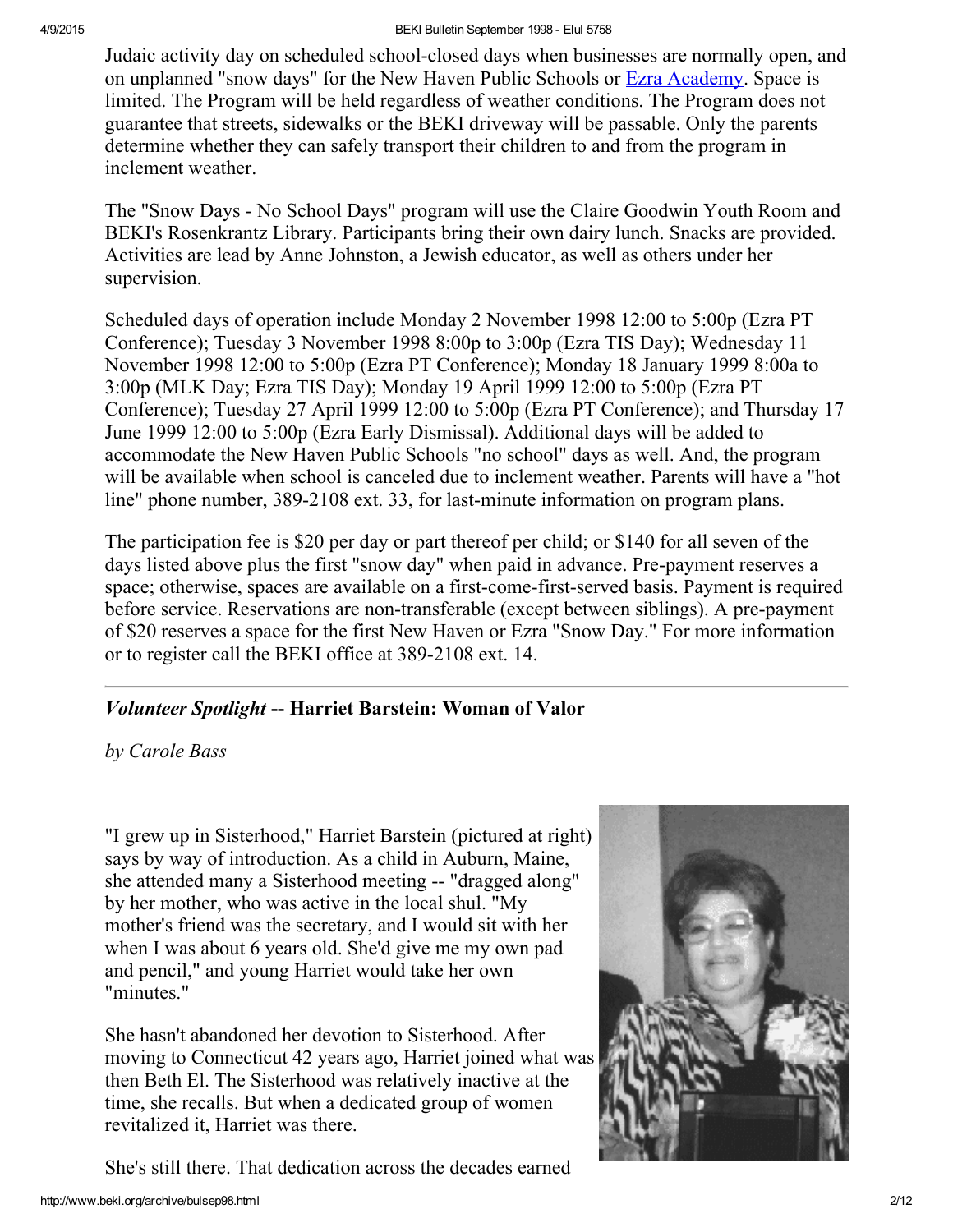her the honor of BEKI Sisterhood's [Woman](http://www.beki.org/archive/sisterhood.html#bookoflife) of Valor award this year. And it's earned her the gratitude -- knowing or unknowing -- of everyone who's browsed at the BEKI Giftshop, used the BEKI cookbook, admired the shiny silver on the synagogue's Torah scrolls or benefited from the countless other tasks Harriet has performed over the years.

A past president of BEKI's Sisterhood, Harriet used to run the [Giftshop.](http://www.beki.org/archive/sisterhood.html#giftshop) She still helps current Sisterhood president Adele Tyson on shopping trips to New York to stock the shop. She fondly remembers "silver-cleaning parties -- Sunday mornings, sometimes Monday nights" before the High Holy Days, when Sisterhood members would set up long tables at the back of the sanctuary and painstakingly polish the Torah scrolls' crowns and breastplates. "One girl in Sisterhood used to bring the polish. Somebody else would bring the rubber gloves. And they'd work until everything sparkled." She'd polish silver trays and qiddush cups for Shabbat, too. Now, she concedes, her arthritis makes that job more difficult.

Like so much of Sisterhood's contribution, Harriet's volunteer work at BEKI has often been behind the scenes. She shepherded the synagogue cookbook through two printings, in 1974 and 1980. ("From the first printing I set aside three copies for my children for when they got married," she confides.) She made sandwiches for pre-bar and bat mitzva kids after Shabbat morning services. She made kids' goody bags for Purim, cooked for the Purim Carnival run by the Men's Club, and helped the Mr. and Mrs. Club set up for dances. "I did a lot of a little things. If somebody needed help, I was there."

She even got one of her daughters involved. "I shlepped her to meetings the way my mother did to me." When Sisterhood held its silver-cleaning parties, Harriet's daughter's job was to collect the tiny bells that had fallen off the crowns of some of the scrolls and under the bimah, in front of the ark.

Her daughters now -- one in Texas, the other in Connecticut-- are "not as active as I think" they could be in Sisterhood, Harriet says. She'd like to see more young women get involved in BEKI's Sisterhood as well. The active members are mostly older, like Harriet, and decades of volunteer work have tired them out. They'd like to pass the torch.

It's true that more women work outside the home than in the past, Harriet acknowledges. And the popularity of single-sex organizations has waned. Still, the simple fact remains that Sisterhood performs an enormous amount of work at BEKI and raises a significant amount of money for the synagogue. Whether it's done by women or men, through Sisterhood or not, that work needs to get done. People like Harriet Barstein, Woman of Valor, have shown the way.

# <span id="page-2-0"></span>Selihot at BEKI

A Selihot ("Forgiveness") Service will be held at our Congregation presented jointly by the area Conservative-Masorti synagogues on Saturday night 12 September. The evening begins with a Maariv Evening & Havdala service at 8:00p. Then two hours of programs will be offered, featuring the teaching of Rabbis Richard Eisenberg, Benjamin Scolnic, Jon-Jay Tilsen and Alvin Wainhaus. A refreshment interlude will be offered for 30 minutes before the 11:00p Selihot service.

Participating Congregations include BEKI, B'nai Jacob, Or Shalom and Beth Sholom. All are members of the United Synagogue of [Conservative](http://www.beki.org/archive/www.uscj.org) Judaism.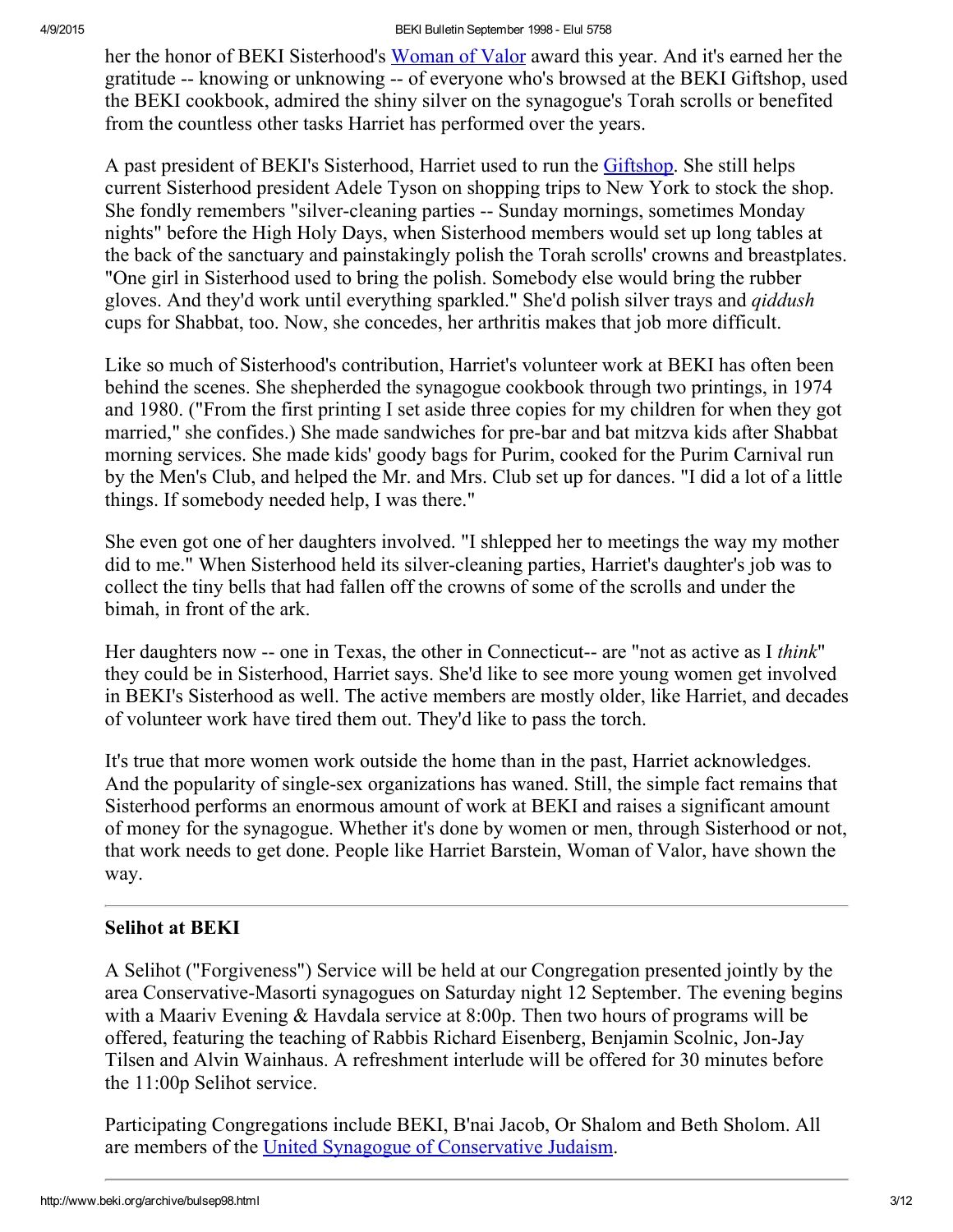#### <span id="page-3-1"></span>Wizners to Host Get Acquainted Brunch

The Membership Committee will present the annual "Get Acquainted Brunch" on Sunday 13 September at 11:00a. Stephen and Rachel Wizner are graciously opening their home at 49 McKinley Avenue in New Haven to all of us for this wonderful haimish get together. New and prospective BEKI members are being invited, and we would love to have veteran BEKI members come as well. For several years, this brunch has been a highlight of the Membership Committee's work. Please let Susie Voigt  $(387-3421 \text{ or } \frac{\text{susan.}\text{voigt}(a)}{\text{vale.edu}})$ or the BEKI office know if you are coming or if you would like us to send an invitation to someone you know. This brunch is a great informal opportunity for those in our area to meet us and discover what a vibrant Jewish community we are. SV

#### <span id="page-3-0"></span>A Message from Rabbi Tilsen

#### Don't call me non-Orthodox

We don't normally call people non-men, non-Democrats, or non-tall. It seems strange, even offensive, therefore, to call Jewish people or ideologies "non-Orthodox." Yet so often the press refers to the Conservative (and Reform) Movements as "non-Orthodox."

Describing Conservative Judaism as "non-Orthodox" implies that Orthodox Judaism is some standard from which it deviates. When used by some writers, it is meant intentionally to negate the validity of any school of thought within Judaism that the writer does not consider "Orthodox." The widespread use of the term indicates that many in the Jewish world have unwittingly adopted an "Orthodox-centric" view of Judaism.

This happens in part because we occasionally use the term "orthodox" to mean "traditional, observant, Judaism." Sometimes there is confusion because "Orthodox" (with a capital "O") is also incorporated into the name of many Jewish institutions. But the orthodox practice (in the first sense) is often not best represented by the Orthodox (in the second sense). In the same way, the Democratic party, despite its name, does not always represent the most democratic policies. For that reason we do well to avoid the confusing word "orthodox" unless referring to formally Orthodox institutions, in which case it should be capitalized.

The term "Orthodox" (capitalized) is the institutional name shared by a broad range of movements within the Jewish world. As an adjective, it describes that which belongs to or pertains to those movements. There are no degrees of being Orthodox any more than there are degrees of being a citizen or degrees of membership in a political party. To say, by analogy, that someone is "very Republican" is objectionable to anyone who considers himself or herself a Republican located somewhere else on the spectrum of Republican approaches. In the same way, the term "ultra-Orthodox" or "very Orthodox" is offensive to many, because it implies that those who are not "ultra" or "very" are somehow deficient or less fervent in their belief or practice. It implies that whatever beliefs or practices are ascribed to those who are "very" or "ultra" are the essence of Orthodoxy.

Orthodox Judaism is a modern innovation, having emerged about 150 years ago in Europe. In their general approach to *halakha* (Jewish law) and in specific issues of applying Jewish law, most of our great sages over the past two thousand years more closely resembled our present Conservative scholars and sages. Respect for science and secular knowledge, the willingness to consciously develop law in consonance with a changing society, and an appreciation of legitimate diversity within the Jewish world are examples of the former. The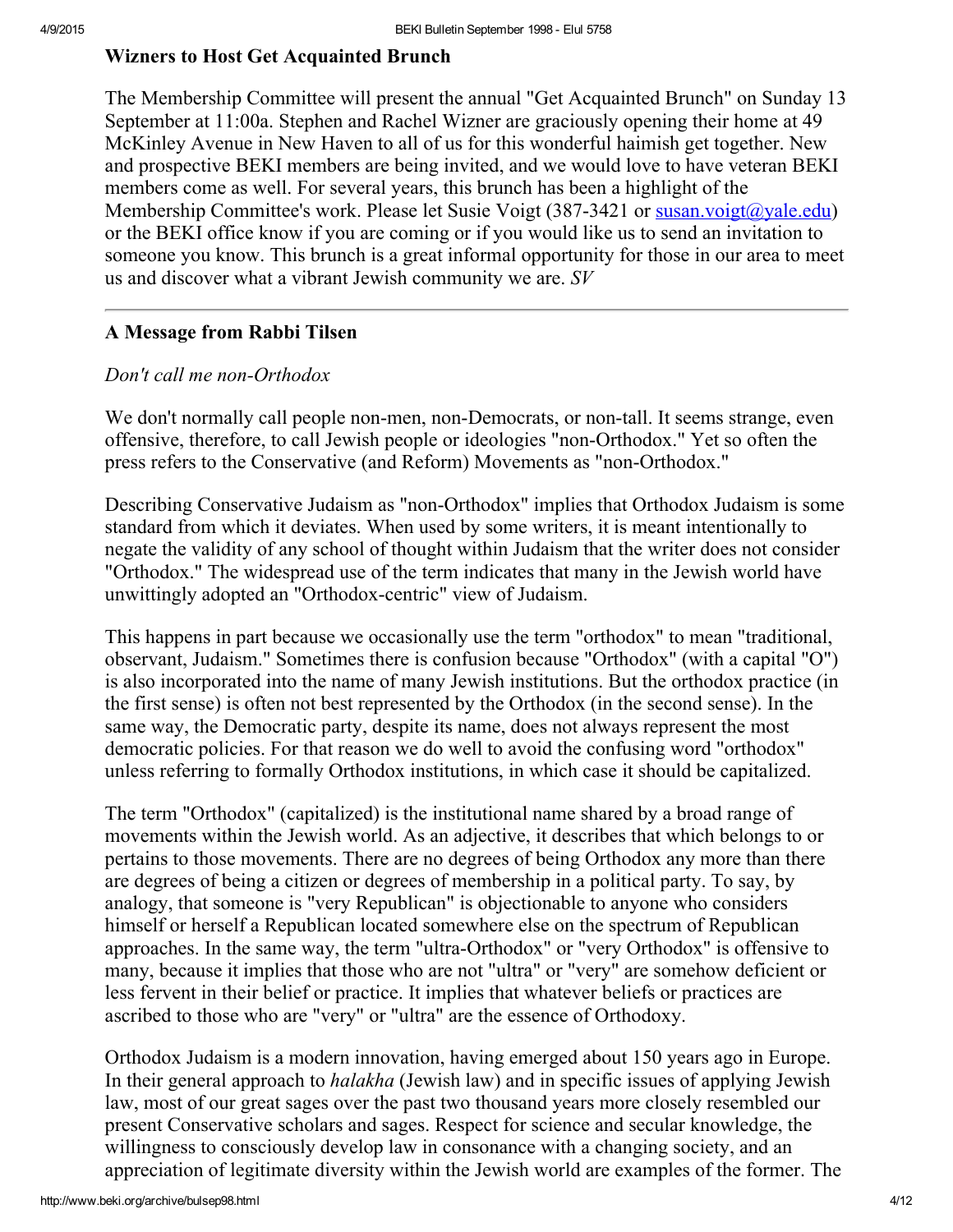permission for women to wear tallit and tefillin, read Torah as part of a service, and a more "liberal" approach to granting gittin (divorce) to women -- all positions held by our great sages -- are examples of the latter.

People in our community often speak, with pride or great sentiment, of their "orthodox" upbringing or "orthodox" grandparents. We should be clear that in many cases, they must have in mind "orthodox" with a small "o" as defined above. During the early part of this century, the Conservative Movement was considered to be "orthodox" (with a very small "o"), and indeed was described as such in the writings of the Movement's leaders as well as by the general public. But the institutions that rejected Conservative practices such as sermons in English (instead of Yiddish) or synagogue seating without a mehitsa (physical barrier between men and women) took for themselves the name "Orthodox" (capitalized). The Conservative Movement honored two essential parts of Judaism: change and tradition. If this was a part of the "orthodoxy" of our childhood or of our grandparents, then perhaps we should start thinking of our parents or grandparents as having been Conservative.

It is dubious history to project the ideology of present-day Orthodox institutions onto our ancestors. Our "orthodox" grandparents did not keep "glatt kosher," did not view the sound of a women's voice as licentious, and did not think their rebbe was the messiah. This is not to devalue current distinctly Orthodox Jewish ideas and practices, many of which are extraordinarily valuable contributions to the Jewish People and the world, but simply to give lie to a persistent myth which has implied a "normative" status of Orthodox Judaism.

Our Conservative Movement has its own name, as do the Reform and Reconstructionist Movements. It is demeaning to be called -- or even worse, to refer to ourselves -- as "non-Orthodox." My ideological commitment to Conservative Judaism is not a rejection of Orthodox Judaism but rather an affirmation of ancient rabbinic ideas and practices that are best represented by the formal ideology of Conservative Judaism. I embrace these ideas and practices without much regard to the fact that Orthodox Judaism is at variance with some of these ideas and practices. This is what it means to be a Conservative Jew.

# <span id="page-4-0"></span>Dear Rabbi: Answers, Advice and Helpful Household Hints

Dear Rabbi,

How does the repetition of the Amida work? It seems to be different each time I'm at services.

Signed, Amida Amida

# Dear Amida,

The Amida or shemona esrei prayer, a part of each service, is repeated in the presence of a minyan (quorum) during shaharit (morning), musaf (additional) and minha (afternoon) services, but not during *maariv* (evening) service.

There are two ways this can be done, at the discretion of the officiant or *shaliah tsibur* (reader or leader). First, when the congregation reaches the Amida, each person (including the shaliah tsibur) recites it individually in a whisper, omitting the Qedusha section. Then, the shaliah tsibur recites the entire Amida aloud, with the Qedusha section recited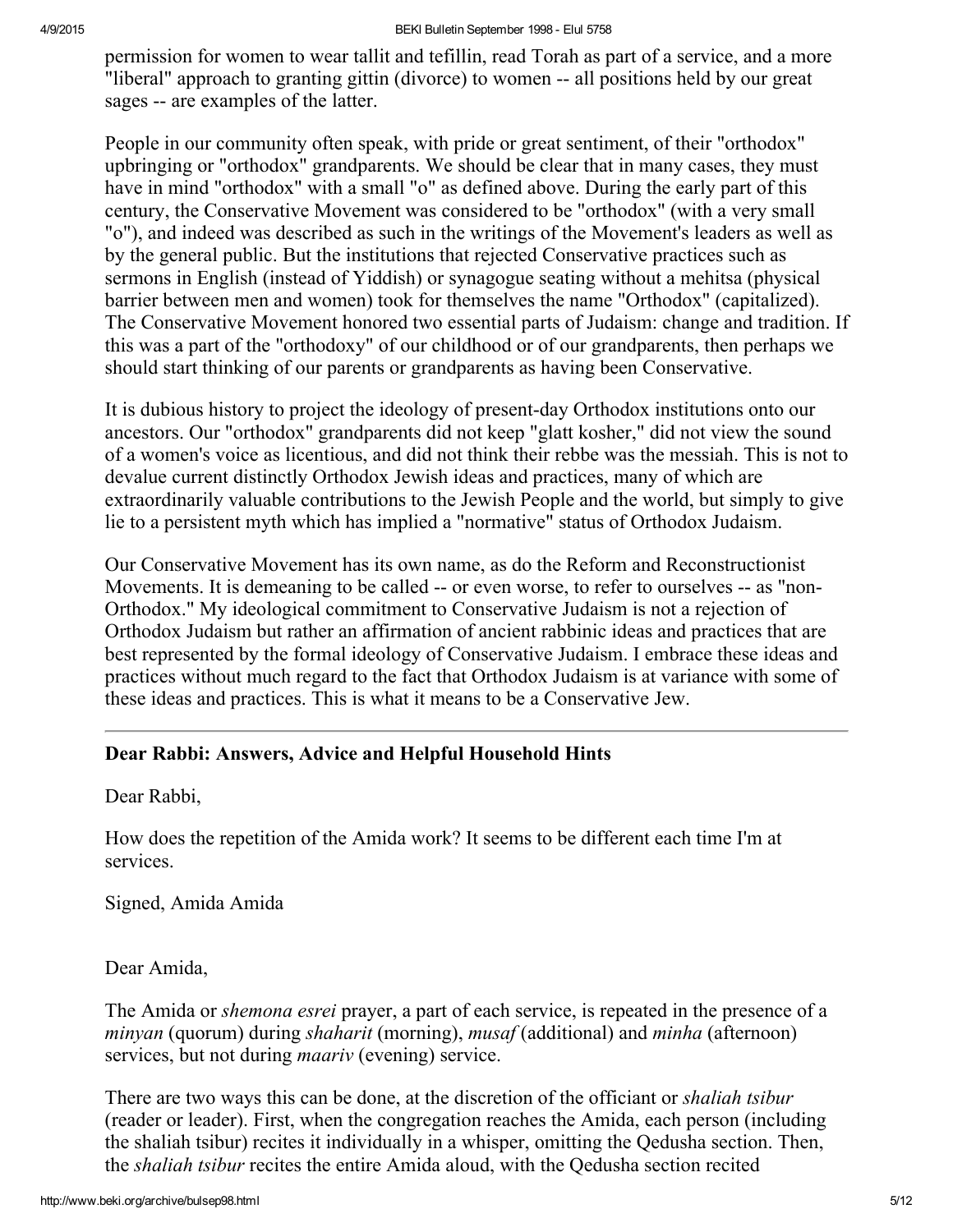responsively with the congregation leading and the *shaliah tsibur* following. At the end of the Qedusha section the shaliah tsibur continues reciting aloud to the end of the Amida.

The second way this can be done will vary slightly by service. For *shaharit*, when the congregation reaches the Amida, all begin reciting it in unison aloud. Qedusha is recited as described above. After Qedusha, each person, including the *shaliah tsibur*, continues with their individual whispered prayer from the point immediately after Qedusha. For *musaf* and minha, the *shaliah tsibur* begins reciting the Amida aloud alone, and then the Qedusha is recited as described above. After Oedusha, the *shaliah tsibur* continues reciting the Amida in a whisper from the point immediately after Qedusha. But the congregation goes back to the beginning of the Amida and recites it in its entirety individually in a whisper, omitting the Qedusha.

# <span id="page-5-0"></span>Men's Club Miqva Meet

All Jewish men and boys are invited to the New Haven Mikvah at 86 Hubinger Street on the morning before Rosh HaShana, Sunday 20 September from 9:30a to 10:30a, and again on the morning before Yom Kippur, Tuesday 29 September from 7:30a to 8:30a.

On the morning before each of the Festivals (High Holy Days, Sukkot, Pesah and Shavuot) Jewish men and boys of the BEKI [Men's](http://www.beki.org/archive/mensclub.html) Club go to the New Haven Mikvah for private individual immersion. (Fathers may enter with their sons.) The *miqva* ("ritual bath") is a hygienic and warm setting for a "rebirth" experience. The *miqva* immersion is one way to help us enter a heightened state of purity and spiritual awareness as we prepare for the High Holy Days.

The New Haven Mikvah was designed by BEKI Men's Club member architect Arthur Ratner. The *miqva* has showers and dressing rooms. Those who would like to participate should bring a \$5 user fee (cash or check payable to "New Haven Mikvah") and a comb.

# <span id="page-5-1"></span>Qever Avot Cemetery Memorial Service

The annual Qever Avot Cemetery [Memorial](http://www.beki.org/archive/findbemp.html) Services will be held at the Beth El Memorial Park cemetery in Hamden at 10:00a and at the Keser Israel [Memorial](http://www.beki.org/archive/mapfar.html) Park in West Haven cemetery at 11:00a on Sunday 20 September 1998. Rabbi [Tilsen](http://www.beki.org/archive/tilsen.html) will lead us in communal prayer and there will be time for individual memorial prayers. Rabbi Tilsen is available for individual prayers as well. There is no charge for this service.

# <span id="page-5-2"></span>Renovated Lower Level Social Hall to be Rededicated

During Shabbat morning services on 12 September 1998, the Congregation will formally rededicate the renovated Lower Social Hall and honor those BEKI members who volunteered or contributed to the project. The renovations which were completed earlier this year ensures that BEKI will have a beautiful space to celebrate life-cycle affairs and other Synagogue events for years to come.

http://www.beki.org/archive/bulsep98.html 6/12 Following services, a special qiddush will be held in the Lower Social Hall in honor of the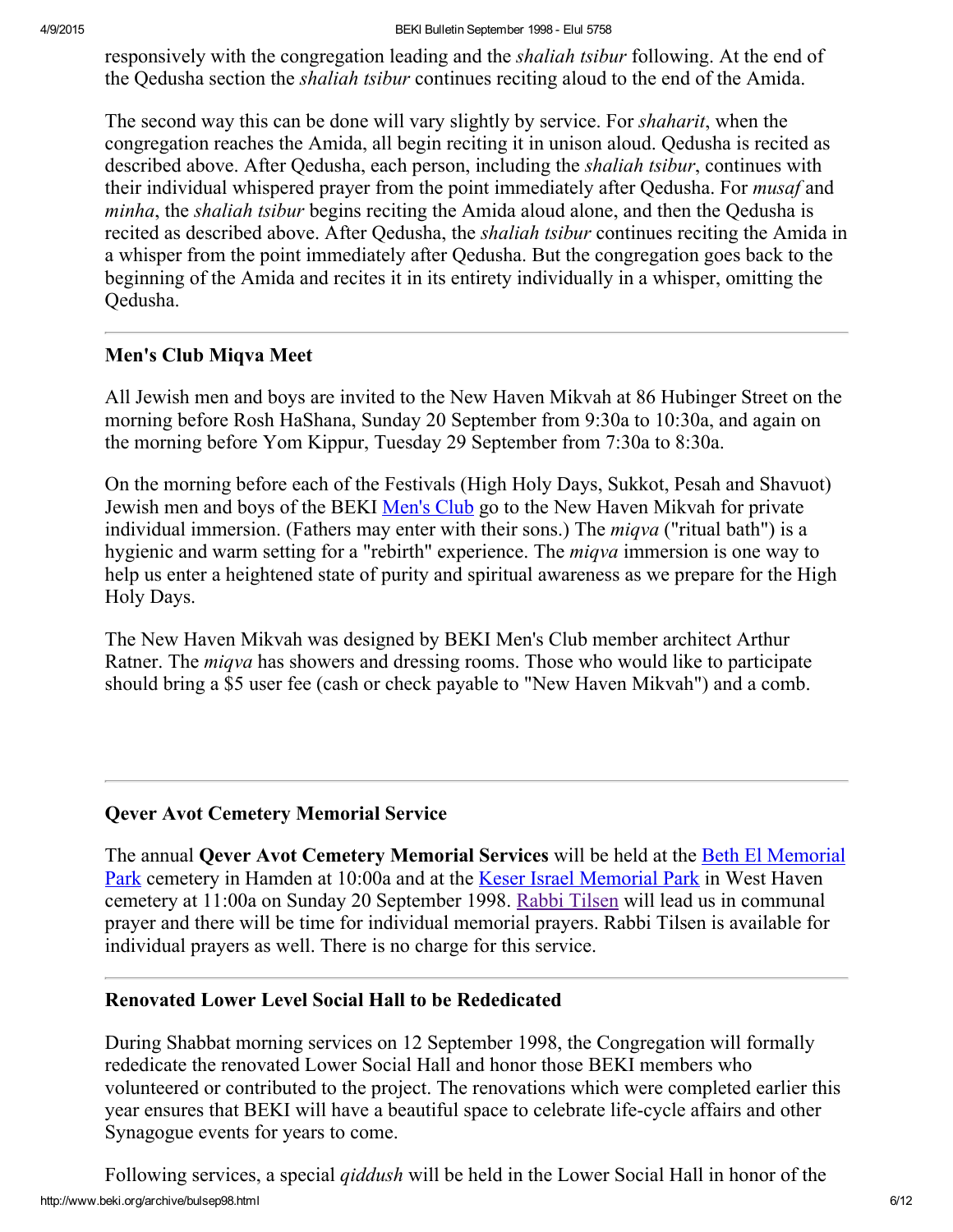subcommittee, chaired by Helen Rosenberg, who supervised the renovation. Please join us for this special event. SP

# <span id="page-6-2"></span>Yamim Noraim: Days of Awe

Rabbi Alan H. Lovins (pictured at right) will again serve as our Hazzan Rishon (lead cantor) for the High Holy Days. Dr. Alan Lovins, a BEKI member, is a graduate of Yale University and holds a Ph.D. in clinical psychology from Columbia University. He was ordained as a rabbi by the Jewish [Theological](http://www.jtsa.edu/) Seminary of America and lives in New Haven with his wife, Trish Loving. In addition to Rabbi Lovins, the services will again be lead by BEKI members serving as volunteer hazzanim. For the sixth year, the services will be conducted by Rabbi [Tilsen.](http://www.beki.org/archive/tilsen.html)





Congregation. Full-time students and military personnel on active duty may enter upon presentation of proper identification. Every person in the building must be known and cleared. For information on seating and ticketing call 389-2108 ext. 14.

# <span id="page-6-1"></span>"Healing Service" featured at High Holy Days

"Refu`a Shelema: A Healing Service" will be held on the afternoon of Yom Kippur, Wednesday 30 September 1998, from 4:00p to 4:25p, in the small chapel. The service is designed to help participants find ways to overcome the pain, isolation, fear and anguish of dealing with illness and disability, and to find sources of strength within tradition and within themselves. All are welcome; reservations or ticket are not required. The service will be lead by Rabbi Jon-Jay Tilsen & Amy Pincus.

# <span id="page-6-0"></span>High Holy Days Children's Programs Memorialize Malka Levine



The outstanding High Holy Days programs for children at Beth El-Keser Israel are being sponsored in memory of Malka Levine (pictured at left) by the Rabbi Murray Levine Family. Malka, who died in May 1996, was a renowned Jewish educator and wife of Rabbi Murray Levine.

The sponsored children's programs include the [Children's](http://www.beki.org/archive/youth.html#cshavura) Havura for preschoolers, K-2 [Kehila](http://www.beki.org/archive/youth.html#k-2kehila) and Junior [Congregations](http://www.beki.org/archive/youth.html#junior) for differing age groups, and babysitting on each of the three Holy Days. These programs enjoy a reputation for excellence.

These programs are open to all children. For safety and planning reasons, children must be pre-registered to participate in these services. For registration information call 389-2108 ext. 14.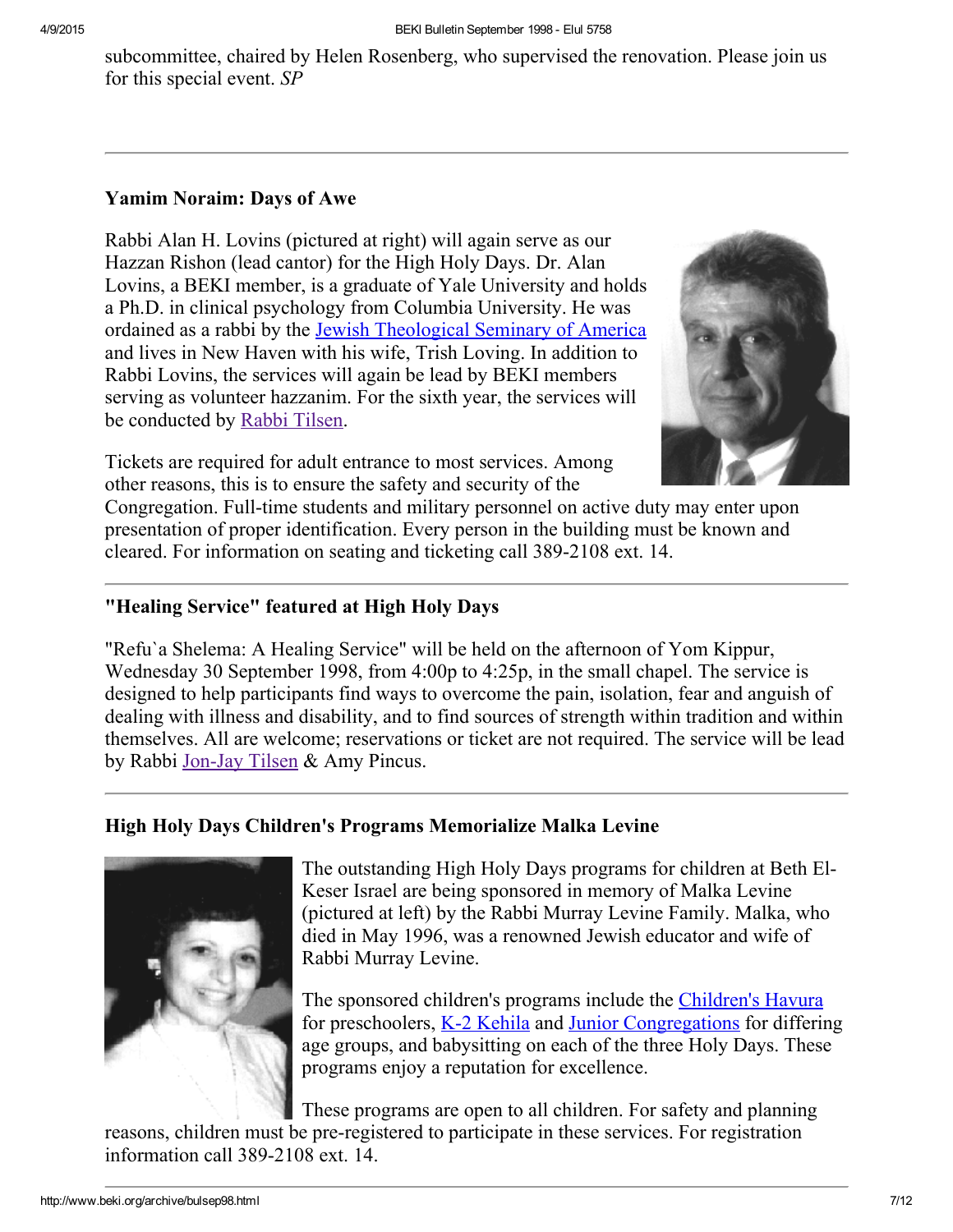# <span id="page-7-0"></span>For Benei Mitzva Parents: The Inside Scoop

Parents planning or contemplating a Bar- or Bat Mitzva Observance for their child at BEKI are invited to "The Inside Scoop: Parents' Orientation to Benei Mitzva Observance at BEKI" on Sunday 27 September 1998, 7:00p to 8:30p in BEKI's Rosenkrantz Library (enter through front doors to lobby or driveway doors). Join representatives of the Ritual Committee and the Administration to find out how you can most effectively plan a bar- or bat-mitzva observance.

This is an opportunity for parents to ask questions and raise any concerns about the process, and to share ways of making the benei mitzva celebrations most meaningful. While the meeting is addressed to parents, benei mitzva candidates may attend as well. Copies of the Guide to Benei Mitzva Observance at [Congregation](http://www.beki.org/archive/bmpolicy.html) Beth El-Keser Israel are available for distribution from the synagogue office (and at this web site) for those who wish to review the Guide before the meeting.

# <span id="page-7-2"></span>Haftara Practicum



A "Haftara Practicum" will be taught by Amy Pincus (pictured second from left, with students) for beginners on Monday 28 September 1998, 7:30p 9:00p in the small chapel. Participants will learn the fundamentals of reciting the Haftara in the traditional manner. Participants should bring a tape recorder and blank tape. Registration \$5 in advance or \$8 at the door.

The Haftara is the selection from the Prophets read on Shabbat and Festivals after the Torah reading. It can be read from a printed text which includes vowels, punctuation and trope (musical notation), or it can be read directly from the Scroll which is printed like a Torah Scroll without the vowels, punctuation or trope.

The system of trope is the same as that used for all of the Hebrew Bible (with the exception of Job, Proverbs and Psalms) although the notes vary by book or occasion. Men and women alike are welcome to the Haftara Practicum regardless of age, religion or congregational affiliation. Congregation Beth El-Keser Israel encourages all adult Jews to join a synagogue community of their choice.

This program is made possible by the Morris & Sara Oppenheim [Endowment](http://www.beki.org/archive/endowments.html#oppenheim) for Sacred Music at Beth El-Keser Israel.

# <span id="page-7-1"></span>UHS Classes Begin

http://www.beki.org/archive/bulsep98.html 8/12 United [Hebrew](http://www.beki.org/archive/youth.html#UHS) School classes begin on Sunday 13 September at 9:30a at BEKI. For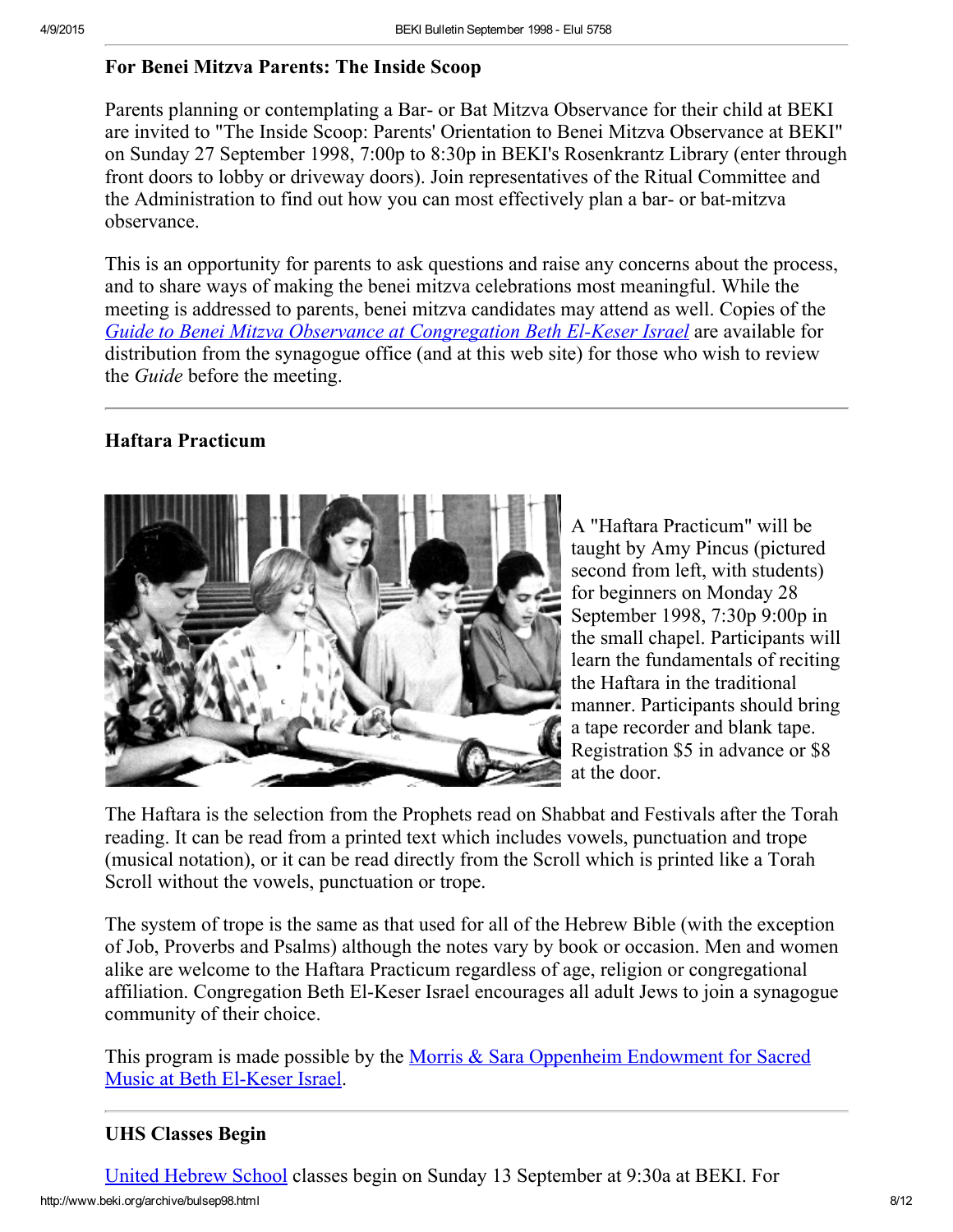registration information call the BEKI office at 389-2108 ext. 14. For more information about the School and its program, call UHS Principal Ms Terri Stern at 389-2108 ext. 13. The UHS is run collaboratively by BEKI and the Westville Synagogue. Its officers include Shoshana Zax, Barbara Stern, and Natan Weinstein.

#### <span id="page-8-1"></span>Darshanim in September

During the month of September, Shabbat morning services will be enriched by the teaching of Bar Mitzva Benjamin Karsif (5 September), Dr. Marc Schwartz (12 September), Stephen Wizner (19 September), and Rabbi Murray Levine (26 September). Shabbat morning services begin at 9:15a and end about noon.

# <span id="page-8-3"></span>Bar Mitzva in September

On Shabbat Ki Tetse (5 September), Benjamin Karsif will be called to the Torah and lead services as a Bar Mitzva. Benjamin is the son of BEKI President Dr. Brian Karsif and United Hebrew School Principal Terri Stern. All are encouraged to attend services to celebrate with Benjamin and his family.

# <span id="page-8-0"></span>**Letters**

Miriam Benson, Rabbi Tilsen and family thank the entire community for your expressions of sympathy and support following the death of Morton Benson. Thanks to all those who are attending afternoon and evening services to help make the minyan. The outpouring of love provided a measure of comfort at a most difficult time.

# <span id="page-8-2"></span>LifeCycle

# HaMaqom Yinahem Etkhem

We Mourn the Passing of **Max Pencherek**, father of Yvonne Kolodny; **Rabbi Chana** Timoner, wife of Dr. Julian Timoner; Martha Schneider, wife of Dr. Leonard Schneider; Morton Benson, father of Miriam Benson.

May the memory of our departed be for a blessing.

# BEKI Welcomes New & Returning Members & their Families:

Alan & Sally Abramovitz, Edward and Anna

David & Sharon Bender, Max and Nina

Dr. Julian & Rabbi Chana (z"l) Timoner

David & Cindy Smernoff, and Nathan

Eugene Burger & Alida Engel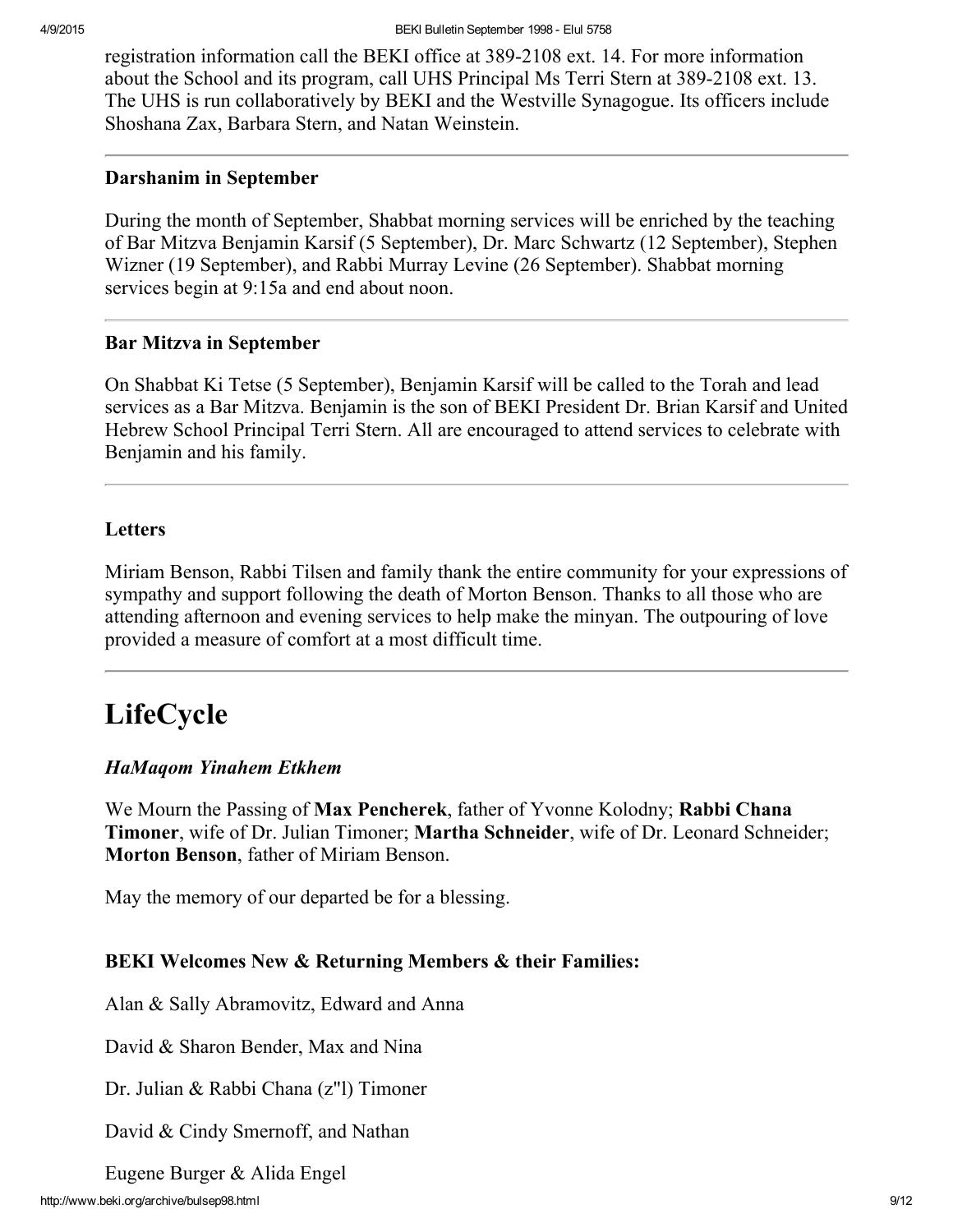# Mazal tov

to Lewis Borofsky and Yael Wertheimer on their *qiddushin* (Jewish wedding) under a huppa at BEKI.

to Eugene Burger and Alida Engel on their *qiddushin* (Jewish wedding) under a huppa at BEKI.

to Julia Katz, Eva Landau, Emma Lehrer, and Justin Weinstein for being inducted into the National Honor Society.

to Julia Katz, daughter of Ivan & Barbara Katz, on celebrating becoming a bat mitzva.

# <span id="page-9-0"></span>"Healing & Wellness" and "Sympathy" Cards Available

Self-mailing "Healing  $&$  Wellness" and "Sympathy" cards are available from the BEKI [Sisterhood](http://www.beki.org/archive/sisterhood.html#giftshop) Giftshop (389-9599) in any quantity and from the office (389-2108 ext. 14) for orders of \$50 or more. The cards feature the original artwork of New Haven Judaica Artist Herman Braginsky and are a wonderful way to let someone know you care while supporting the synagogue.

These are "self-mailing" cards, meaning that at the time of the donation the donor is given pre-printed cards and envelopes to complete and mail. Donors who wish the dedication of the card printed in the BEKI *Bulletin* (printed edition) are supplied with mail-in (or fax-in) coupons for this purpose.

# <span id="page-9-1"></span>Where There's A Will...

Tradition recommends that one bequeath at least 10% of their estate to Tzedaqa (charity) such as to Congregation Beth El-Keser Israel, although in many cases financial advisers and estate lawyers have shown how such gifts can be increased through careful planning that takes tax policies into account. Willing a proportion of one's estate to the Congregation is a concrete way of demonstrating one's commitment to Judaism and establishing a moral example for others.

For many, particularly senior citizens, it is possible to earn a guaranteed 8% or more annual return for life on a secured investment and help the Synagogue at the same time. With as little as \$10,000 you can make a charitable remainder gift that allows you and your spouse or other loved one to receive a guaranteed annual interest payment for the rest of your life, all or much of which is tax-free.

If you would like more information on how to make a bequest or a charitable remainder gift for the benefit of BEKI, contact your own attorney or financial consultant, or call estate planning attorney Donna Levine at 787-1633 for a confidential consultation. Attorney Levine will donate her time to help you establish a will or trust for the benefit of the Congregation. You may also contact Stephen Wizner at 432-4800 or Rabbi Tilsen at 389-2108 for more information on bequests and endowment opportunities, or call Deborah Kaplan Polivy at the **Jewish [Foundation](http://www.jewishnewhaven.org/FOUNDTN.htm)** (387-2424 ext. 304) for a confidential discussion.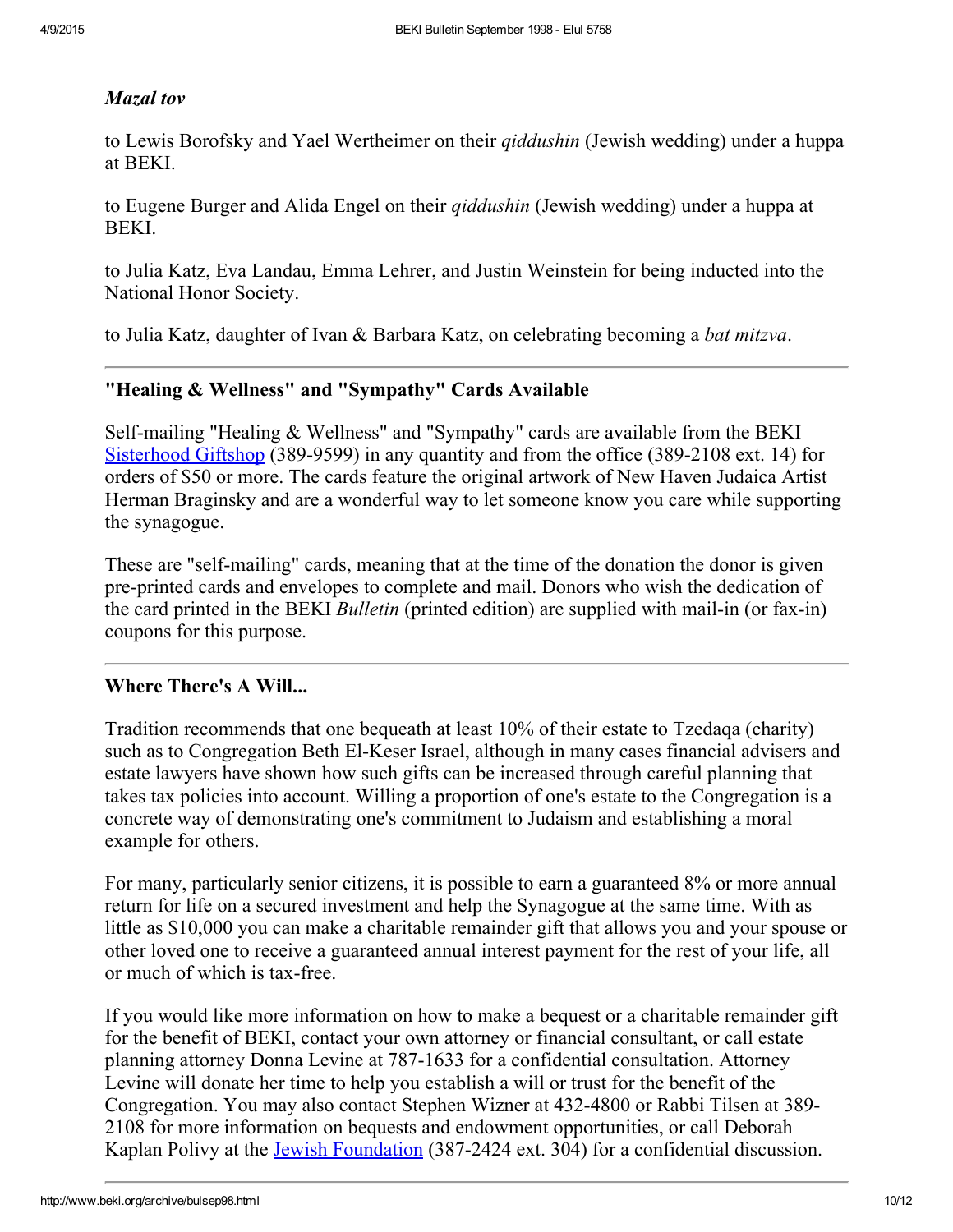# <span id="page-10-1"></span>Men's Club Sukka Erection Sunday

Everyone is invited to join the BEKI [Men's](http://www.beki.org/archive/mensclub.html#sukka) Club in erecting a Sukka at BEKI on Sunday morning 27 September. Participants will attend the shaharit morning service from 9:00a to 9:30a, and then spend up to 90 minutes in setting up a communal sukka (hut) for use during the Sukkot Festival.

#### <span id="page-10-0"></span>Membership Committee News

Special Thanks to the Membership Committee and All Members for Making 1997-1998 Such A Successful Year!

Much thanks goes out to Susie Voigt and her '97-'98 Committee (Sid Levine, Carl Goldfield, Judy Hoberman, Marc Schwartz, Lew Borofsky) for making this past year's membership drive so successful. The year's events included a very enthusiastic "Get Acquainted Brunch" in the Fall and "Shabbat for Friends" in the Spring. Susie, as everyone knows, takes the time to speak to every new person who visits BEKI and encourages them to come again and again until they feel so comfortable in our shul that many eagerly join. This past year 39 new membership "units," comprising 60 adults and 43 children have joined the BEKI family. On any Shabbat you can see that the congregation is blooming.

The 1998-99 season is off to a good start with 4 new membership units joining us thus far. Several Committee members have taken on new responsibilities. Marc Schwartz is working with a group of congregants to enhance our ability to sing more and varied sacred music. Carl & Judy have taken on new positions on the Board of Directors. This year's Committee could use a few new members willing to work on new projects to make BEKI more responsive to members needs. One of our goals is to restart the Friday night Shabbat dinners at the shul so that we have opportunities to socialize and get to know each other better (any volunteers?).

Currently we are planning our annual "Get Acquainted Brunch" which will be hosted by Stephen and Rachel Wizner (see article). This is a wonderful opportunity for new and prospective members to meet and find out more about BEKI. Please come and bring a friend.

If you would like to join in or contribute ideas on Membership Committee projects, or have names of prospective members please contact Diane Dumigan, 393-1815 or Susie Voigt, 387-3421. Your comments are always welcome. DGD

For more information contact:

**Congregation Beth El-Keser Israel** 85 Harrison Street at Whalley Avenue New Haven, CT USA 065151724  $(203)$  389-2108 Fax (203) 389-5899

#### Go to News & [Events](http://www.beki.org/archive/newsindex.html) List Page

Return to BEKI [welcome](http://www.beki.org/archive/index.html) page